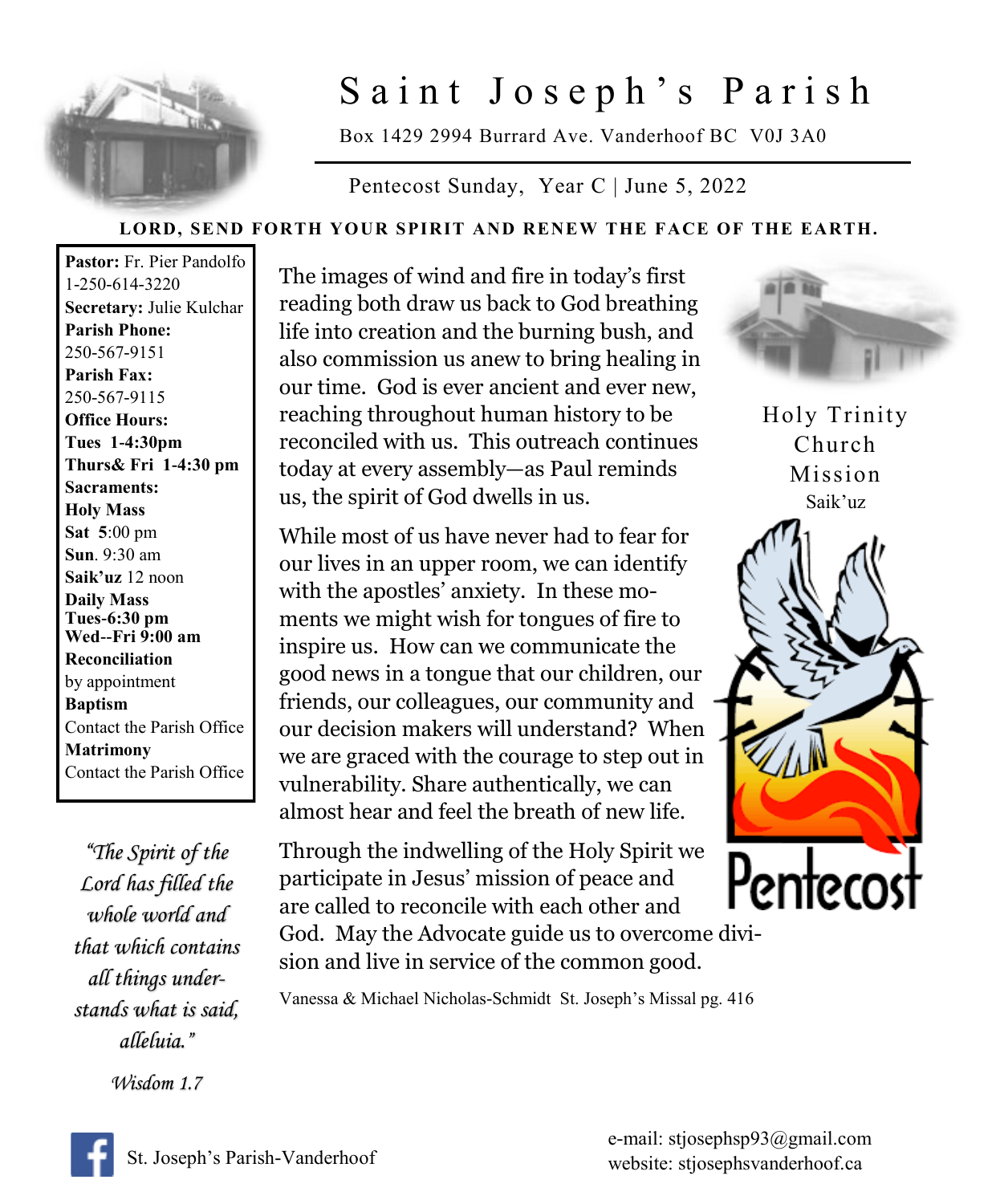

**Pentecost, birthday of the Church, gift of the spirit that works for unity.** Today is the great celebration of the messy, Spirit-filled birth of the church. And like all things from God, the infant church was small but mighty, imbued with unlimited power for all who embraced the gift and the challenge. There were no barriers to those eager to hear the message or use their various unique gifts. Now, as then, what appears to be "messy" whether different languages, gifts, qualities, ideas etc.—works together for the building up

of the church and the spread of the Gospel. **Homework:** The gift of the Holy Spirit is first given to us at baptism, then renewed and strengthened at Confirmation, and nourished with every Eucharist we celebrate. The gift of the Spirit shows itself in the 7 traditional gifts of Wisdom, Courage, Knowledge, Understanding, Counsel, Piety, Awe of the Lord. These gifts help us to work in the 'messy' church to bring unity. Begin each day this week by praying for one of the traditional gifts to help you and watch for things to happen.

**Reflection, Feast of Pentecost:** To understand the event of Pentecost, we first need to look at the story of the Tower of Babel. There in chapter 11 of the Book of Genesis we read how the people had decided to build a tower into the heavens to demonstrate how great they had become. God was aware that if the humans completed this task then they would think 'they' (and not God) could do anything. To protect them from this pride, the sin also of Adam and Eve, God decided to send confusion among the people in the form of people having different languages so that they would not understand one another and therefore not be able to build the Tower. That story symbolizes the end result of broken relationships all caused by the original sin of Adam and Eve. From here on, the Scriptures would record how God works to restore that original unity beginning with Abraham, and Isaac, and Jacob, then Moses, then David, and then all the prophets, and finally Jesus, God Himself. The story of Pentecost is the story of the Holy Spirit, really the Spirit of the one God, working to bring unity and understanding (that everyone understood the apostles, each in 'their own language', was the unifying work of the Spirit). The church was small, and would be 'GREAT' only to the extent that it would listen to God's Spirit. These stories from our faith teach us the foundational work of the church: to praise God and God alone, and to bring forgiveness of sins which are the cause of the breakdown of relationships. The feast of Pentecost commemorates the unseen, immeasurable presence of God in our lives and in our Church; God breathes God's Spirit into our lives.

**PRIESTs on RETREAT: thank you** for your prayers while I was on retreat; Fr.Gregory of the Ukranian Rite shared the richness, depth and diversity of the Church if we: (1)PAY ATTENTION, (2)BE OPEN TO HOLY SPIRIT, (3)EMBRACE SADNESS AND SUFFERING WITH JESUS ON THE CROSS.

## FORMED**: REMEMBER THIS IS A FREE SUBSCRIPTION AS PART OF OUR PARISH**

**Transformed lives, transforming community:** (mission statement for evangelization); I had suggested that people keep a journal during Lent of God's actions in your life; keep the journal going through Easter, and when appropriate, we would like to include stories of transformation on our website.

PARISH ACTIVITIES **: SACRAMENTAL PREPARATION** : has begun; keep the candidates for Reconciliation, Eucharist, and Confirmation in your prayers; preparation is Saturdays from 3:15 to 4:45;

PARISH ACTIVITIES**- Confirmation, June 13, 7pm:** please mark your calendars and come out to support our confirmandi. **First Holy Communion, June 19, 9:30am**, Feast of Corpus Christi. PARISH ACTIVITIES**- Father's Day Brunch, June 19:** an assortment of menu items is being prepared; plan on attending.

PARISH ACTIVITIES **: Grounds Clean-up**; Saturdays from 10 to noon; we still have a little work PARISH ACTIVITIES **: YEAR END BBQ, June 26.** Mark your calendar

INTERCHURCH ACTIVITY **: COMIC LELAND KLASSEN, June 26 at 7pm at** Gospel Chapel; see insert for QR code for purchasing tickets.

QUIET PARISH HEROS **:** those committed to our Saturday morning yard clean up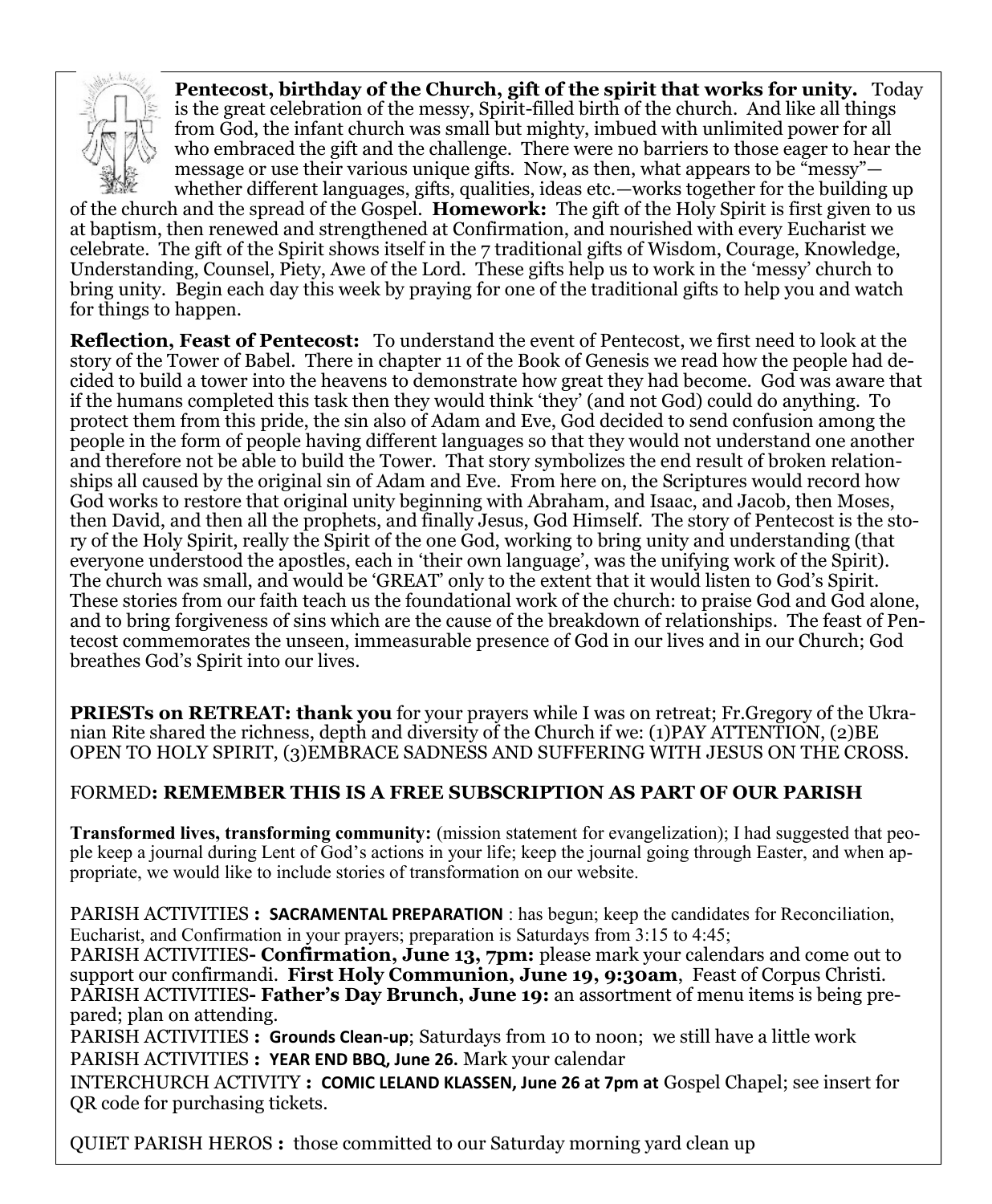## Pentecost Sunday

|                  | Ν | R | F      |   | U            | L | S | А        | W    | Q | В | R | Η | E | т | ٧ | Z |
|------------------|---|---|--------|---|--------------|---|---|----------|------|---|---|---|---|---|---|---|---|
|                  | Ν | S |        | U | U            | U | C | Κ        | F    | F | E | W | Y | 0 | Χ | ٧ | Т |
|                  | Χ | Н | н      | A | S            | м | A | ı        | D    | W | Н | Т | J | L | Q | В | F |
|                  | Z | т | F      | E | G            | E | R | W        | 0    | D | S | 0 | Χ | L | 0 | Υ | Т |
|                  | I | W | J      | Χ | P            | E | F | P        | B    | 0 | I | R | U | B | A | Н | E |
|                  | J | D | G      | S | F            | Υ | E | S        | C    | ٧ | R | C | D | S | J | т | ı |
|                  | S | 0 | R      | м | Н            | R | Z | E        | P    | 0 | J | W | Z | Χ | E | S | B |
|                  | P | P | U      | S | E            | L | Т | S        | 0    | P | A | Z | D | W | E | Υ | D |
|                  | Н | Z | ı      | S | G            | Ν | J | Υ        | R    | Z | J | 0 | Χ | U | Q | Ν | м |
|                  | E |   | Z      | R | E            | E | F | C        | A    | D | 0 | Q | W | J | U | W | U |
|                  | Y | G | 0      | P | I            |   | ı | J        | S    | D | Ν | J | E | 0 |   | т | U |
|                  | Y | W | A      | F | F            | Т | L | R        | D    | Χ | L | I | S | Ν | W | Ν | Н |
|                  | F | B | E      | U | Q            | W | L | А        | D    | Χ | R | Υ | W | н | E | A | R |
|                  | S | ı | S      | E | G            | Q | E | 0        | Т    | U | Q | S | A | D | C | I | Q |
|                  | J | D | F      |   | Κ            | Ν | D | A        | S    | Т | C | A | 0 | D | R | C | Τ |
|                  | L | C | I      | Т | W            | C | A | J        | D    | Ν | E | ٧ | A | E | Н | E | Q |
|                  | P | Y | O      | W | $\mathsf{Y}$ | Z | A | Г        | S    | E | U | G | N | 0 | Т | G | R |
| acts<br>Jesus    |   |   | power  |   | fifty        |   |   | apostles |      |   |   |   |   |   |   |   |   |
| speak<br>wind    |   |   | spirit |   | language     |   |   | house    |      |   |   |   |   |   |   |   |   |
| sound<br>tongues |   |   | hear   |   | Holy         |   |   |          | fire |   |   |   |   |   |   |   |   |
| filled<br>Day    |   |   | Heaven |   | Pentecost    |   |   |          |      |   |   |   |   |   |   |   |   |